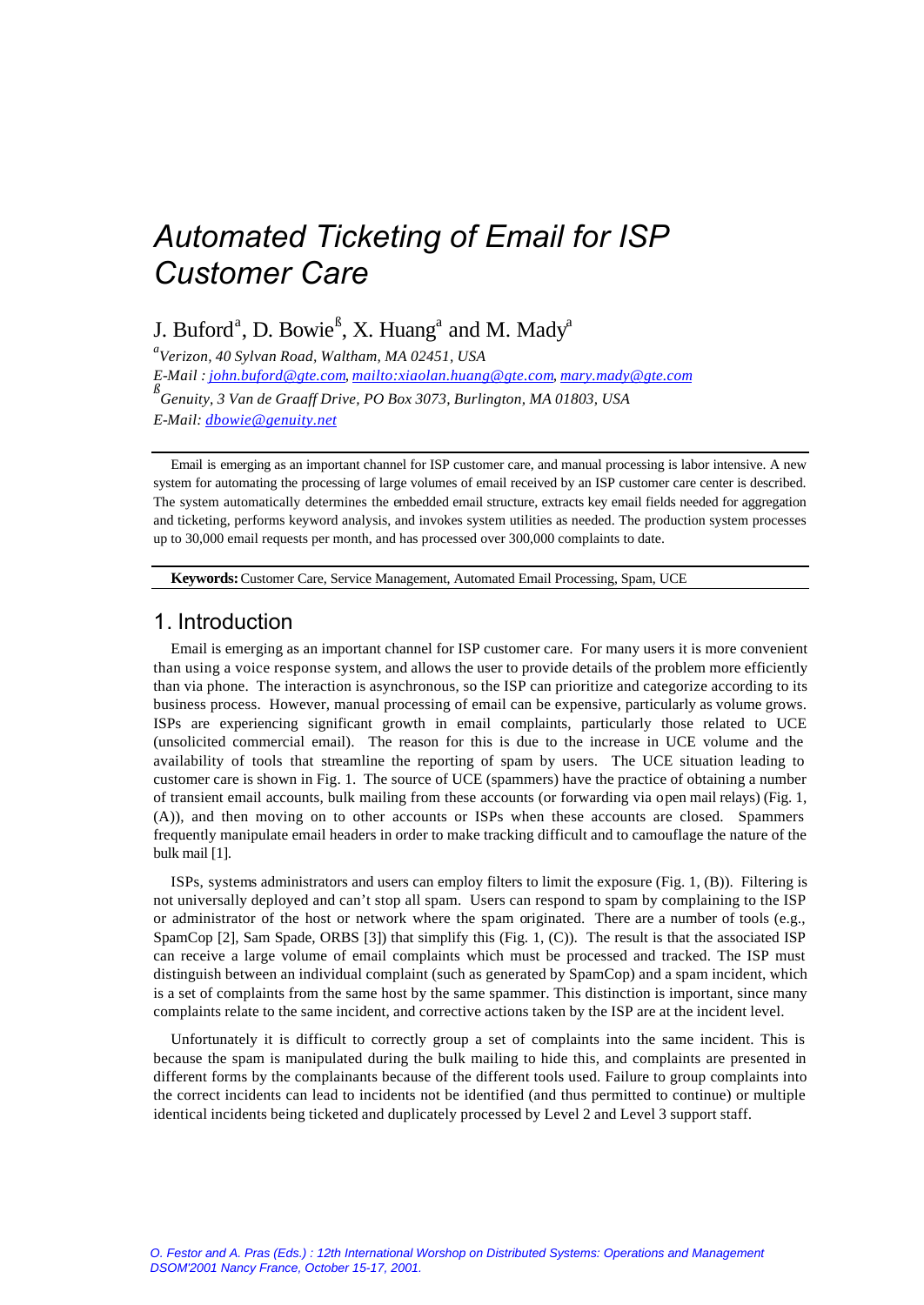Manual processing by the customer care center is labor intensive. Alternatively, some amount of automatic processing for routing and ticketing can be done by structural analysis, parsing, and keyword matching. Specific information (e.g., URL's, IP addresses, etc.) can be gathered to facilitate subsequent diagnostics. System utilities can also be automatically invoked to save time for level 2 and 3 customercare specialists. The results of the utilities can be stored in the ticket with the complaint. Further automation could be obtained by the use of natural language processing of incoming complaints, but there is limited use of NLP for customer care email processing today.





The Customer Support Center (CSC) for Genuity receives about 30,000 email complaints per month. The majority is forwarded complaints from individuals on the internet who have received UCE spam from sources that may be in its network. Another significant portion is from customers who have detected a security issue. Genuity validates each incident and takes corrective action if the problem is within its network. After some experience with manual processing of these complaints [4,5], a system SpamCheck™ was developed to replace the manual process [6] and is described in this paper.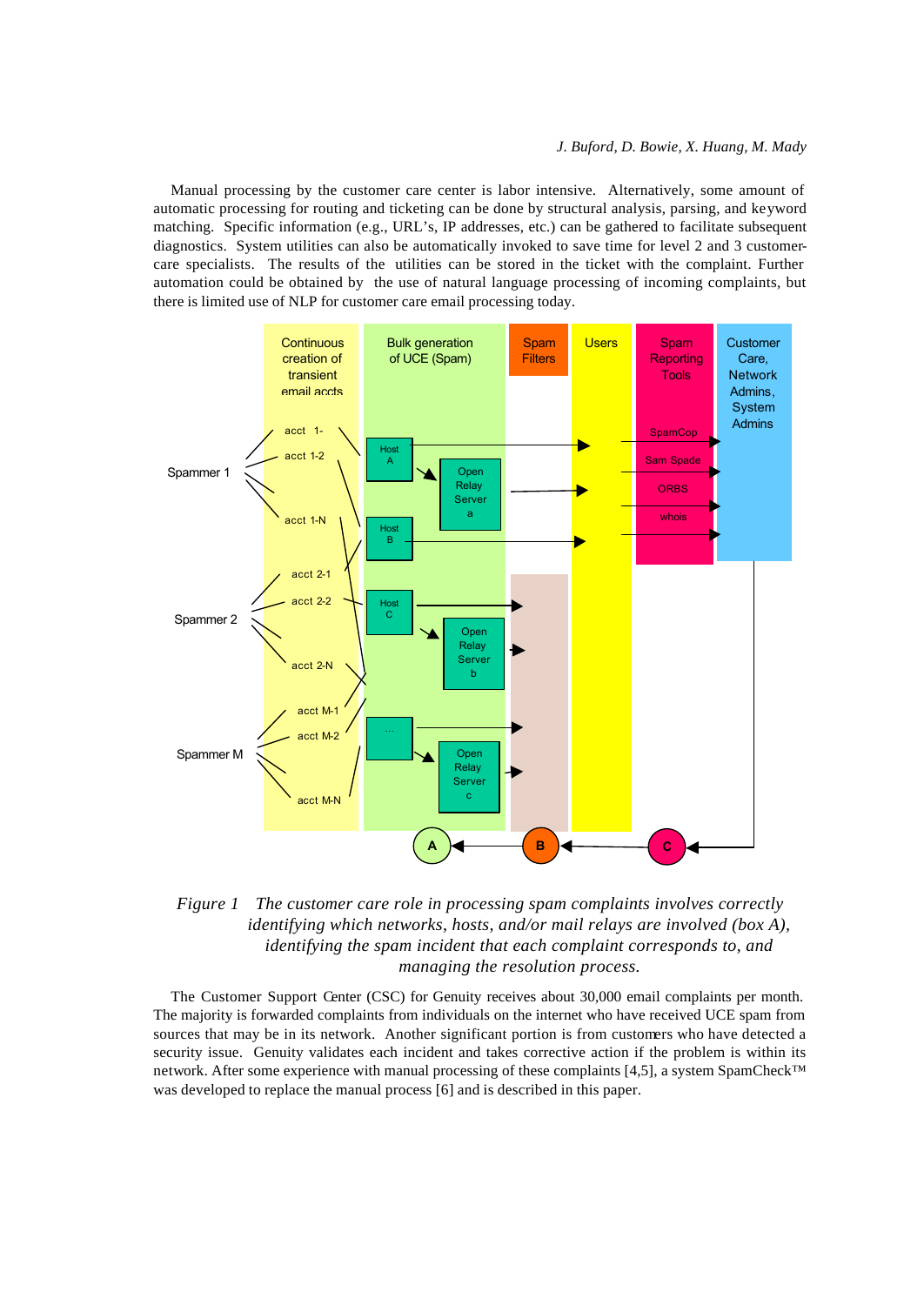The deployment context is shown in Fig. 2. Incoming email is divided into two categories. UCE complaints and security issues are processed by SpamCheck for ticketing. General support questions are currently ticketed manually. Tickets are processed by category or account by customer care specialists.

The SpamCheck system is concerned with categorizing the complaint so that it can be properly ticketed and remedies taken. There is an extensive set of business rules for this processing. Each email is multiple embedded or forwarded emails. Special processing beyond that normally needed for internet email is needed, and this processing is not done by any commercial email tools or spam analyzers today. There are many structural variations in the incoming email, and a portion of the embedded spam has frequently been manipulated by the spammer to make analysis and therefore tracing difficult. SpamCheck also performs keyword analysis.



### *Figure 2 Email sent to the ISP's abuse account is forwarded to the SpamCheck system for automatic processing if it relates to UCE or security, or to the Level 1 customer support queue for manual processing.*

As discussed later, automation of email complaint processing is complicated by a number of factors including: 1) complaints concatenate multiple text paragraphs and RFC 822 headers [7], 2) some spammers camouflage their messages to circumvent detection or correlation, 3) spam categorization depends in part on analysis of the content of the spam message. The system is designed to work correctly on 90% of the cases, and provides facilities for manual review of each instance.

A high level view of the system is shown in Fig. 3. On the left is a email forwarded by the ISP automatic email tracking system. It contains an embedded email from the source of the request. Typically the request email contains another email which would be the instance of the unwanted spam that the request concerns. After parsing the text both structurally and syntactically, key fields are extracted by the system and stored in a DBMS. A web-based reporting system (Figure 3, right) includes tools for rapid ticketing of groups of related requests and the ability to query the DBMS.

Section 2 describes the business process context in which SpamCheck is deployed. Section 3 describes the system processing. Section 4 gives an example. Section 5 describes the architecture and implementation, the paper ends with sections on related work and a summary.

## 2. Business Process

 Genuity Customer Service Center (CSC) employs full-time staff to analyze and respond to a large volume of email that involve Genuity's customers and/or network. Like other Tier 1 ISPs, a frequent issue is the unwanted delivery of UCE which may have been sent via the ISP's network or hosted customers'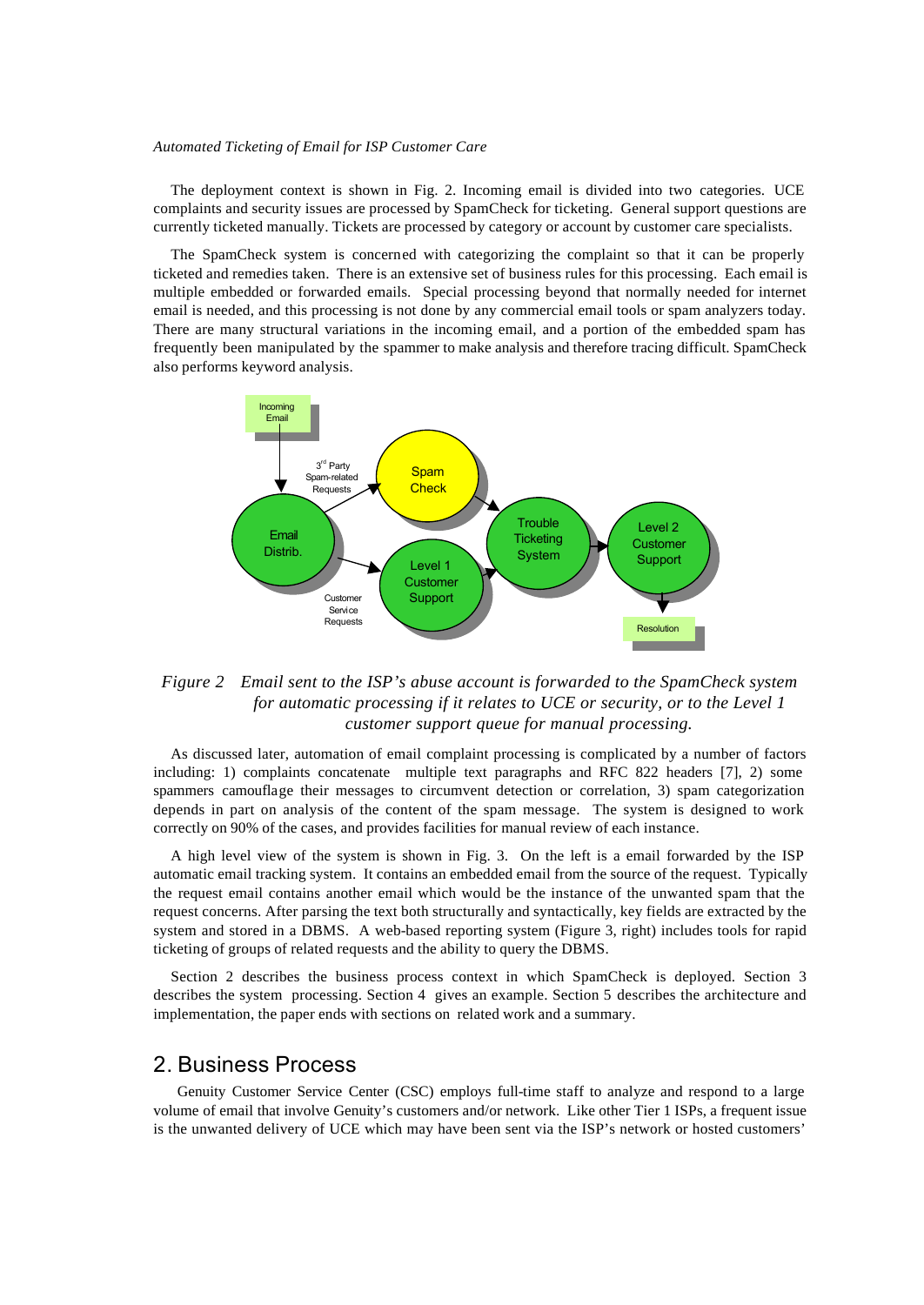systems. Each incoming email requires review, logging, trouble ticket review, correlation with other complaints, response to the complainant, categorization, validation, distribution to appropriate staff, and resolution. Depending on the size of the ISP, routing between Level 1, 2, and 3 teams may be performed. Prior to the introduction of the SpamCheck system CSC had developed an effective manual process for handling email complaints, but a tool for automating a significant portion of the manual process was needed due to expected increase in volume and certain limitations of the manual process.



*Figure 3 SpamCheck receives email service complaints, identifies embedded email structure, checks for header manipulation, and extracts key fields for analysis and reporting*

Figure 4 shows the top level flow of the ISP customer care process for handling email requests.



*Figure 4 Simplified customer care workflow for email requests*

The SpamCheck system is concerned with automated categorization and analysis of incoming requests, and grouping into ticketed incidents. Once the incident is ticketed and entered into the trouble ticketing system, then level 2 and level 3 support can be engaged. SpamCheck does gather diagnostic information that is useful for the level 2 and 3 support process. SpamCheck uses customer database in the trouble ticketing system to associate the request with specific hosting or network customers. Every request that is not related to the ISPs network or customers can be ignored, since the ISP has no direct control over the facilities used by spammer. All other requests are individually acknowledged via email. The SpamCheck categorization is used to determine the appropriate form of the acknowledgement.

Not all incoming requests relate to UCE. Another important set is security issues, such as attempts to penetrate a customer's host. SpamCheck uses keyword analysis to identify security related requests. The ticketing, routing, and resolution steps are different for the security cases.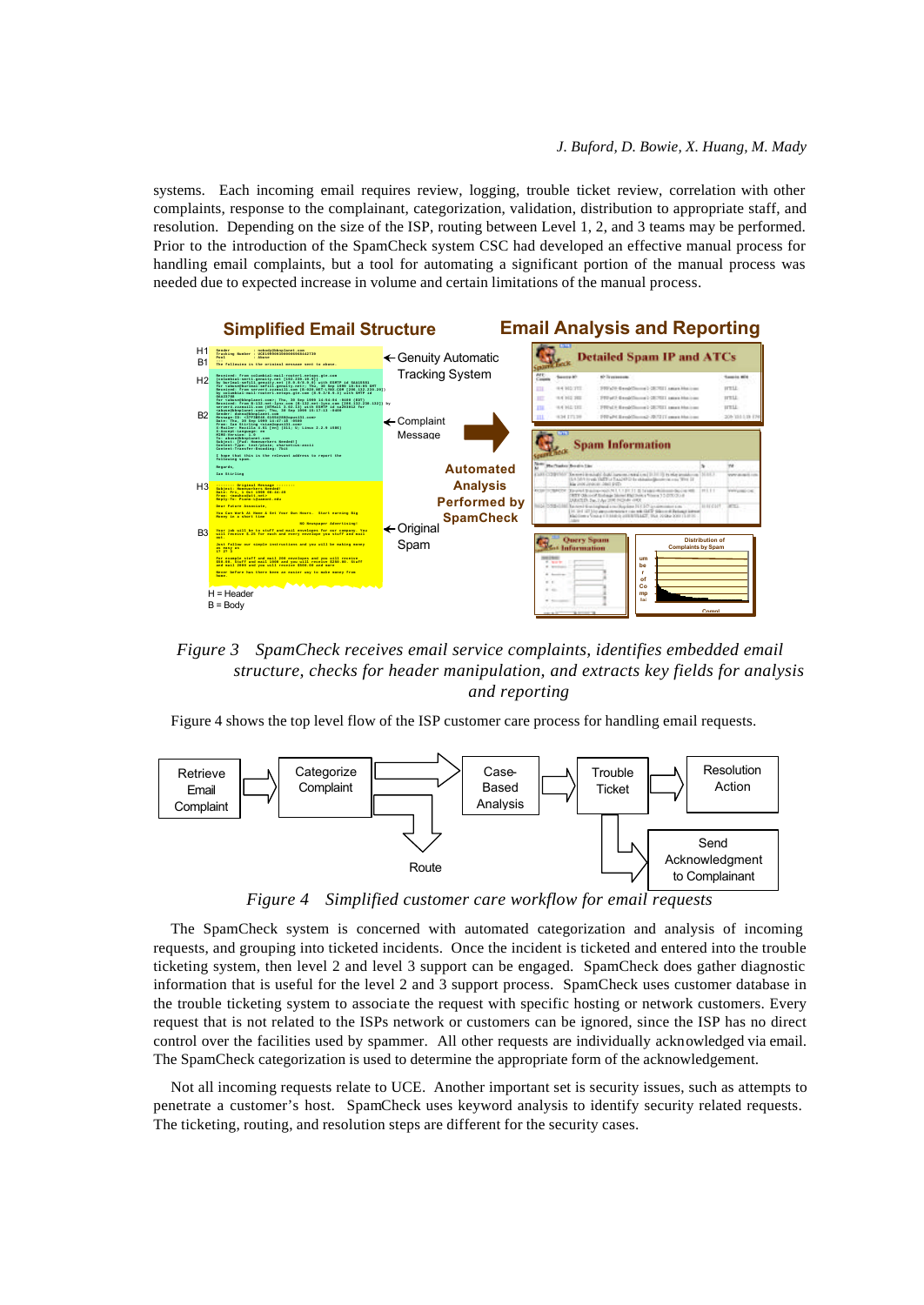The automatic processing system tracks related incidents over time to insure that the same problem is not multiply ticketed.

# 3. System Description

#### *3.1. Overview*

Internet email corresponding to IETF RFC 822 has a standard header and body separated by a blank line, the header has a list of field names and field values, and the body can be MIME encoded (IETF RFC 2045 [8]), HTML formatted, text formatted, or some combination of these. The RFC 822 header is specified by BNF syntax. When an email body includes one or more emails within its body, extracting the embedded email is difficult. The header for the embedded email is not easily distinguished from the enclosing body text because there is no standard syntax by which embedded emails are placed in the body of another email.

In help desk applications for ISPs, multiple levels of email embedded are typical. The SpamCheck system automatically disambiguates the structure of multi-embedded emails so that each email's header and body can be distinguished. This disambiguation is done by using heuristics such as searching for patterns that are most likely to correspond to the beginning of a header, or by removing delimiters and/or tags that are likely to make discovery of the header difficult. These heuristics were arrived at by processing many thousands of emails received by Genuity's help desk.

In addition to the difficulty in disambiguating the structure of the embedded emails, sometimes email headers are intentionally corrupted by spam sources in order to make it difficult to track them. The header might omit some required fields, it could have fake fields, or fields with incorrect values. These issues are well known in the spam fighting community, and we have incorporated these techniques in our overall process so that forwarded email complaints about spam can be processed automatically. Other complications due to the embedding of email include: the body may have special characters, possible forwarded email patterns (e.g., "  $>>$ " signs), various html tags(e.g., <html>, <br/> <br/> <br/> <br/>(dden or extra blank lines, extra spaces that are generated by commercial spam tools.

When an ISP's help desk analyzes electronic mail customer requests regarding UCEs and other service disruptions, the SpamCheck parsing technique permits an automated processing system to analyze incoming email so that the ISP can ticket and resolve each complaint. The ISP typically maintains a tracking system in order to insure that each validated complaint is properly handled. The processing is complicated by several conditions, including: 1) analysis of the complaint may involve conditions that change over time and may no longer exist, 2) many complaints may deal with the same problem, but may be difficult to associate with the other complaints due to different complaint formats, 3) the customer network is changing during the time period that the complaint covers.

#### *3.2. Structure of Email Complaints*

Some examples of spam complaint email structure are shown in Fig 5. A typical case is a set of three concatenated emails conforming to IETF RFC 822. The original spam message is the inner most message (H3,B3) which may have been sourced from or via a host on the ISP's network. This message is forwarded by an arbitrary spam recipient to the abuse complaint address (e.g., abuse@some\_isp.net) in message (H2,B2). The automatic tracking system embeds each such incoming complaint in a third email (H1,B1) with some GTEI specific tracking numbers in B1. The embedded messages may or may not be encoded as mime-types (IETF RFC 2045).

The spam complainant may use a spam analysis utility such as SpamCop which creates an analysis email which includes portions of the original spam. Message (H2,B2) will come from SpamCop and B2 contains H3 (the header of the original spam), an exploded view of H3, and extracts from B3 (the body of the original spam).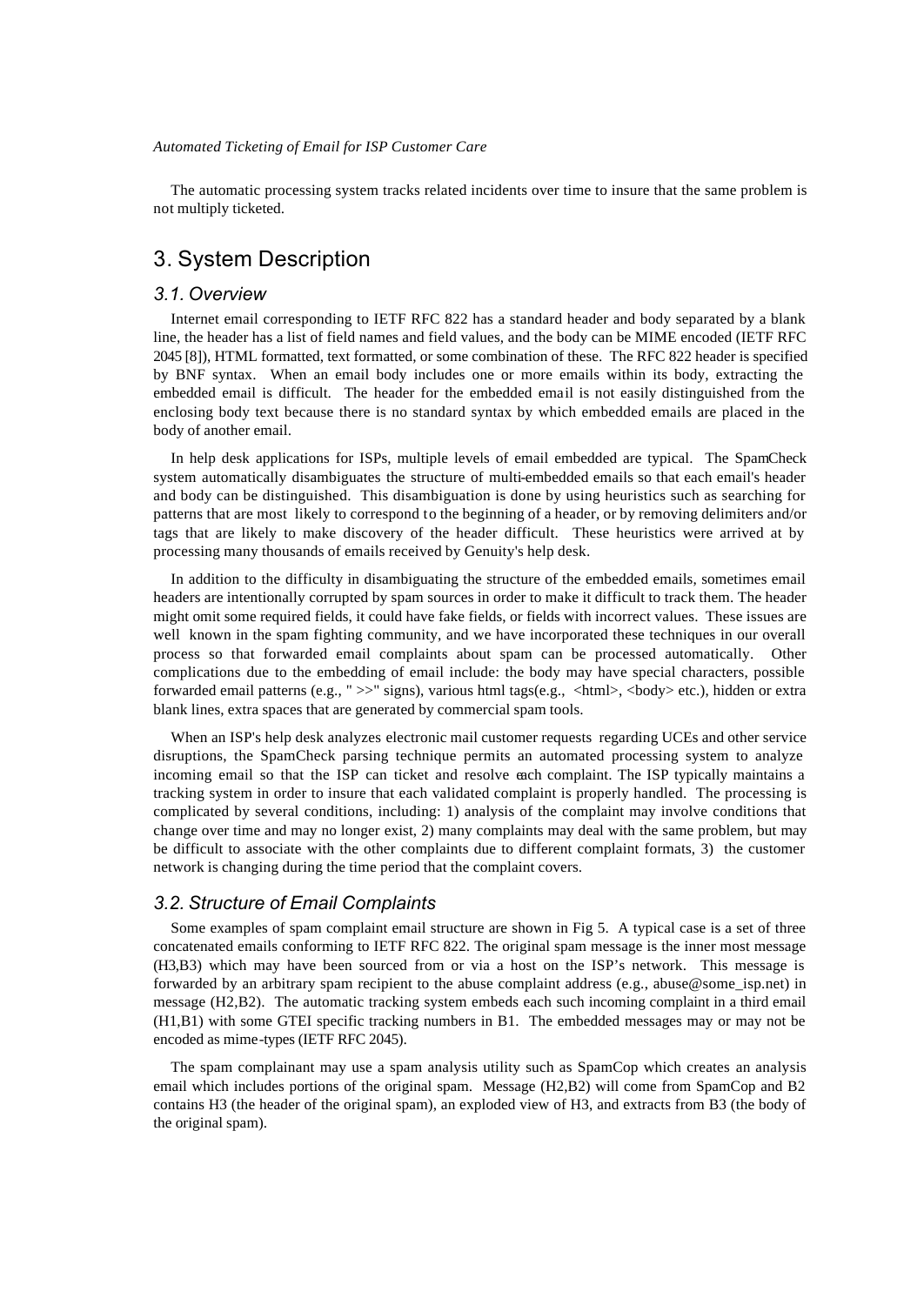

*Figure 5 Examples of embedded email structure*

Another possibility is that the complainant may omit the sample spam or include it in a corrupted fashion. Or the spam header itself may have been hacked to make it difficult to trace. In this case, the message (H1,B1) is the internal tracking labeling, and message (H2,B2) is the complainant.



*Figure 6 Top level processing flow for identifying structure of email and key fields*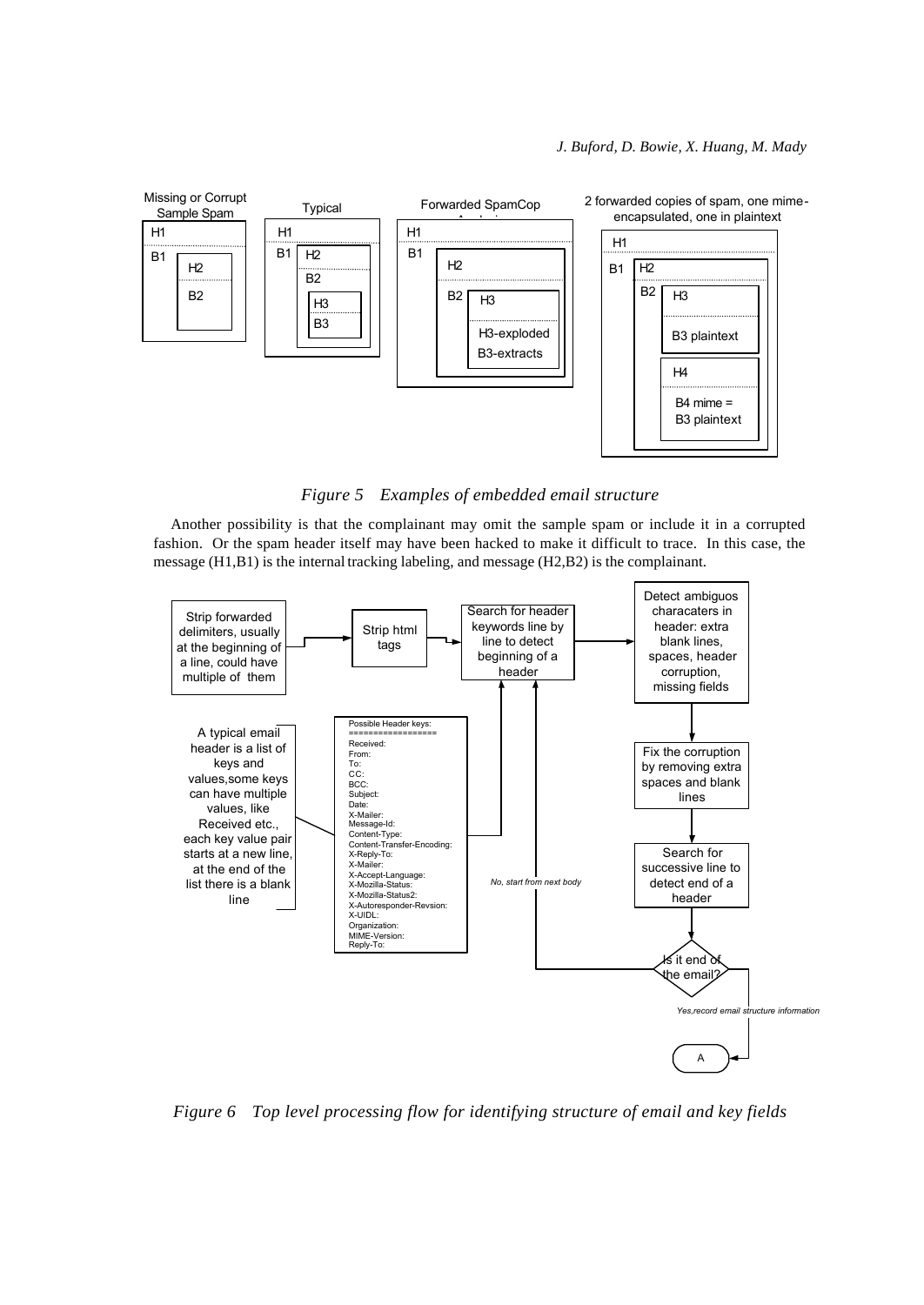A fourth case is where two copies of the spam are forwarded, one in text/plain and the other in text/html, the latter being encapsulated as mime object.

Another case is where a spam is sourced from a non-hosted machine, but, because of configuration problem on an ISP-hosted machine, third party spam can be forwarded through the ISP-hosted machine.

There are variations of these cases which complicate parsing. For example, the forwarding of the embedded messages may have introduced blank lines between the header lines. Since a blank line is a separator between the body and header of RFC 822 email, this makes it difficult to isolate the body and header. Some of the embedded email messages may be encapsulated as mime-types, which requires mime identification and extraction.

A decision tree categorizing the different cases is used to drive the structural classification of incoming email. The top level flow of the processing of raw email is show in Fig. 6.

#### *3.3. Keyword Categorization*

In preparing the request for ticketing, it is useful to classify the request or problem. SpamCheck uses keyword analysis over the body of the embedded email to categorize the spam. This category and the first line of the spam are stored as part of the trouble ticket. The trouble ticketing system can then provide reports on the breakdown of request types. This is useful for spotting trends in the customer care traffic. Table 1 shows the current set of categories.

| <b>CATEGORY</b> | <b>DESCRIPTION</b>                         |
|-----------------|--------------------------------------------|
| Pornographic    | All types of XXX ads                       |
| Stock           | Pump and dump schemes                      |
| Vacation        | Travel, timeshare and the like             |
| <b>MMF</b>      | Make money fast/multi level marketing      |
| Casino          | Online or physical, sports betting schemes |
| Web ads         | Other spam                                 |
| Security        | Threats and related                        |

#### **Table 1 Keyword categorization**

#### *3.4. Level 2 and Level 3 Facilitation*

Once the email structure is determined and the key fields are extracted, various utilities can be run automatically to provide additional data that may be useful to resolving the problem. Examples are:

- Traceroute, nslookup, whois,  $dig$  for identifying the host, the ISP, and the administrative address
- Host clock validation for catching timestamp spoofs
- Hex address conversion for converting IP addresses from hex format to dot format

Since many incoming requests may relate to the same spam source, the system need only invoke these utilities once per request group.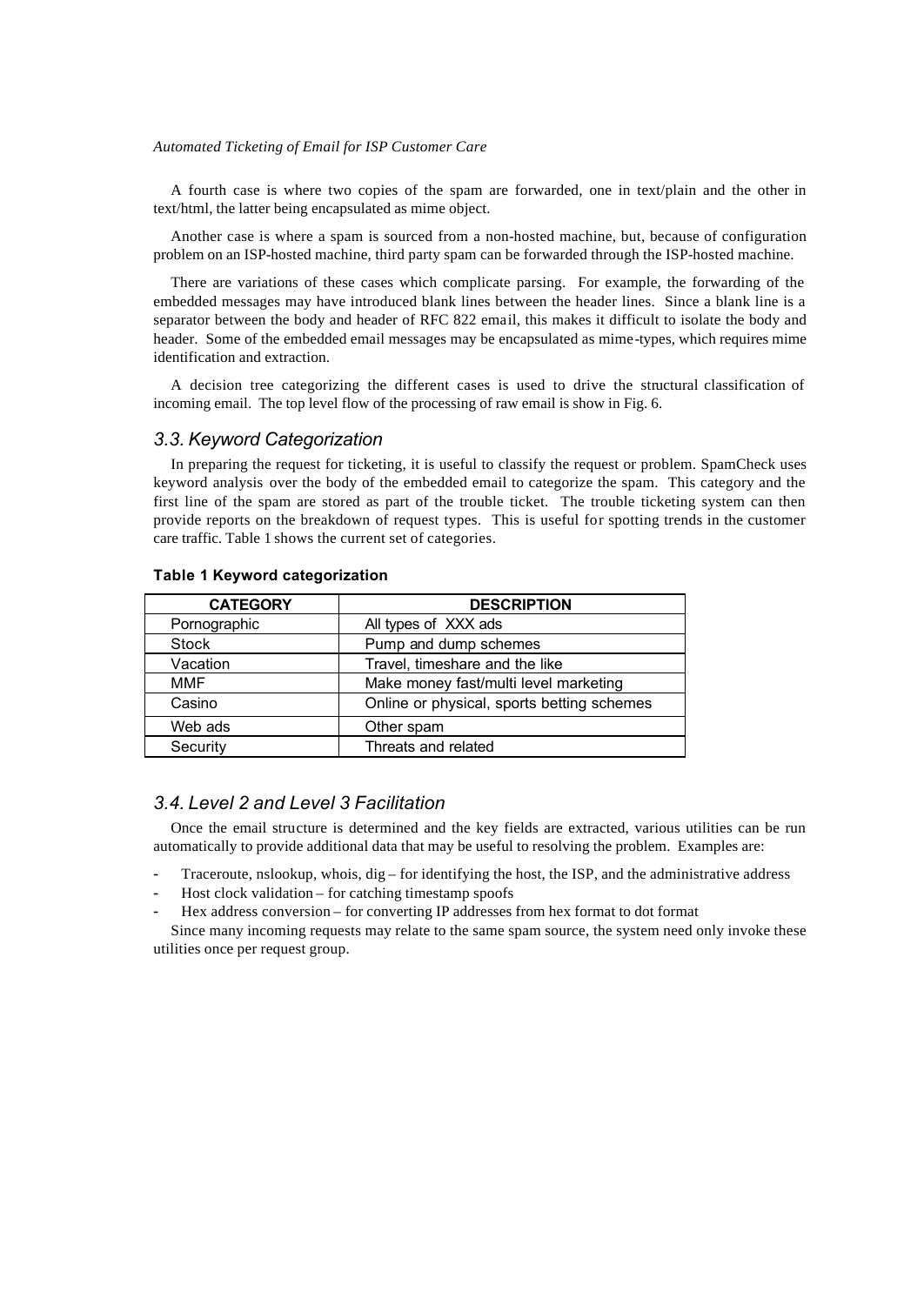# 4. Example Processing Sequence

Structural analysis of a sample email is detailed in Figure 7. The left bar segments are the different embedded emails. This example excludes MIME content, html formatted, and corrupted headers.



*Figure 7 Simplified embedded complaint email*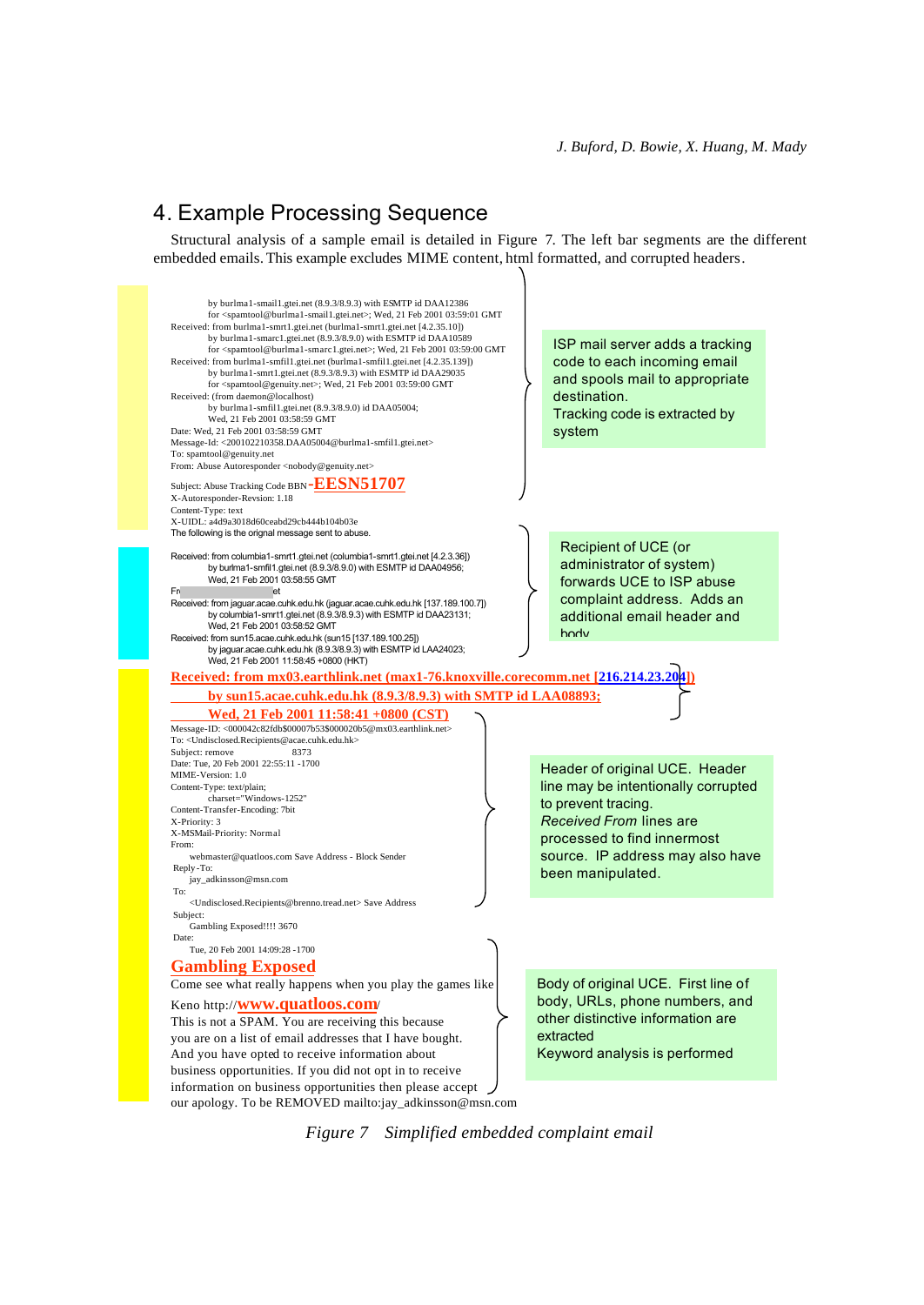# 5. Implementation

#### *5.1. Prototype*

Because of the unique processing requirements and the thousands of cases to analyze, a prototype was created first in order to identify the cases and their frequency. Thousands of samples were processed by the prototype and analyzed. Histogram graphs were plotted showing categories and distributions. Many more special case instances were found than had previously been thought. However grouping opportunities were also verified, and the query system was designed around this after approval by CSC.

### *5.2. Architecture*

The server-side architecture is shown in Fig. 8, the client architecture in Fig. 9. The web interface is implemented using Coldfusion, a product for server-side DBMS queries to generate web pages.



*Figure 8 Backend system architecture*



*Figure 9 Front-end system architecture*

# *5.3. Performance*

Over 300,000 instances have been processed by the system and reviewed by CSC staff. The team monitors the system and has a copy of all incoming email being processed. 90% of incoming emails are successfully categorized. The system has been tested at throughput rates of 10x peak daily rates. Each incoming email is sequentially numbered by the CSC email distributor, and checking of missing or duplicate email is straightforward. Queries against 10,000 rows display in less than 20 sec on a dual 200MHz NT system (Table 2).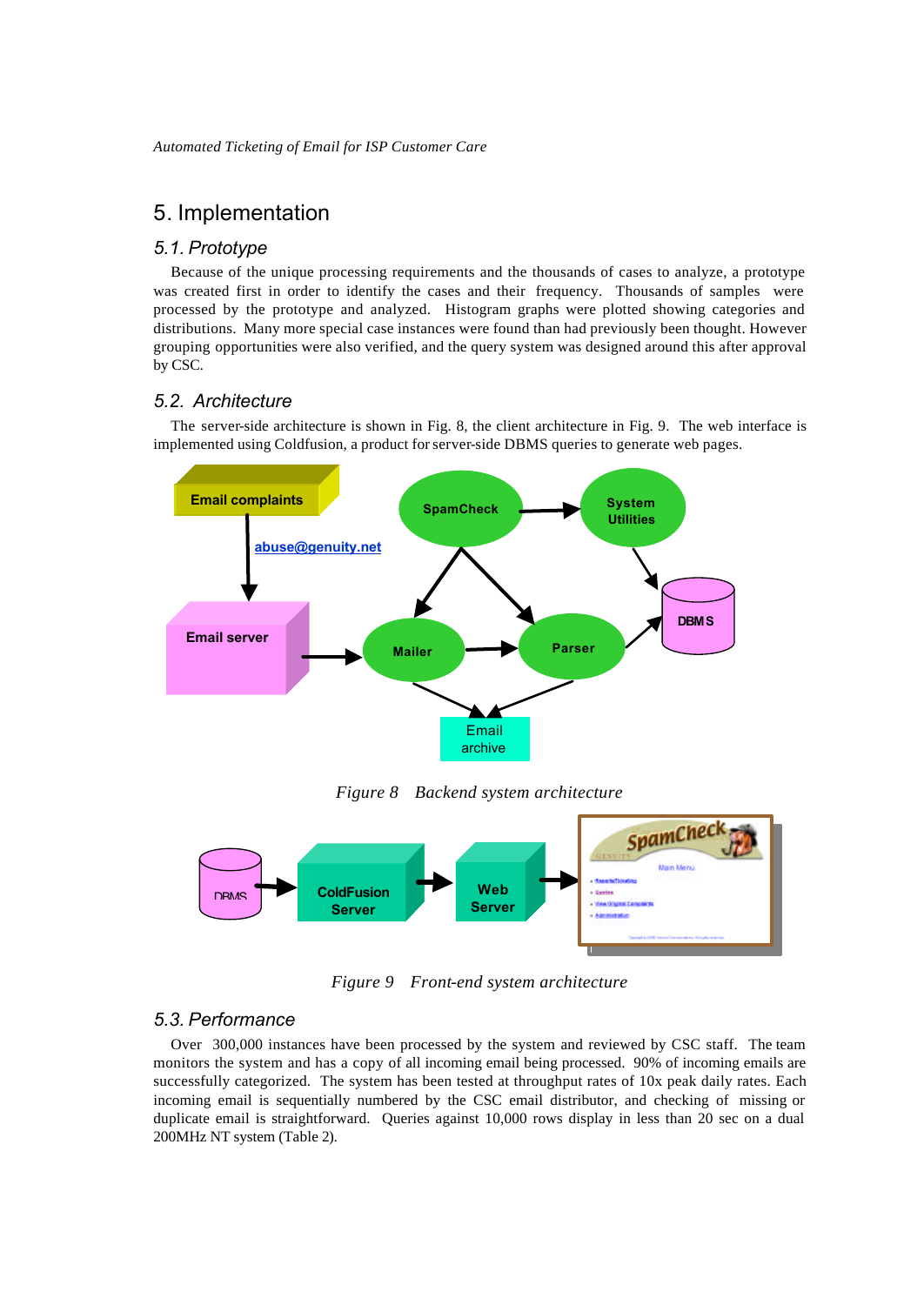**Table 2 Query response time vs. number of records**

| <b>Number of Records</b> | <b>Query Response Time</b> |  |
|--------------------------|----------------------------|--|
| 8146                     | 9 sec                      |  |
| 14,362                   |                            |  |
| 20,578                   |                            |  |
| 39.226                   |                            |  |

#### *5.4. Ticketing Statistics*

Table 3 and Table 4 show measurements made by the system over different 30 day windows regarding the distribution of email by content category (compare with Table 1) and structure types (compare with Figure 5).

| <b>Content Category</b> | Count | %    |
|-------------------------|-------|------|
| Pornographic            | 12600 | 0.39 |
| <b>Stock</b>            | 1496  | 0.05 |
| Vacation                | 7341  | 0.23 |
| <b>MMF</b>              | 603   | 0.02 |
| Casino                  | 7778  | 0.24 |
| Web ads                 | 1540  | 0.05 |
| Security                | 1044  | 0.03 |

#### **Table 3 Distribution of email content types in a 30-day period**

**Table 4 Distribution of email structure types in a 30-day period**

| <b>Structural Type</b> | Count | %     |
|------------------------|-------|-------|
| Missing UCE attachment | 31    | 0.001 |
| Forwarded via SpamCop  | 36814 | 0.703 |
| Simple embedded        | 6397  | 0.122 |
| Plain Text + Mime      | 9066  | 0.173 |
| <b>Missing Header</b>  | 76    |       |

# 6. Related Work

There are various tools and products for filtering spam before it reaches the end user. These tools are effective but there are still gaps that permit many spam sources to operate. After spam reaches the end users, there are tools such as SpamCop [2] that analyze the spam headers in order to the relevant ISP to contact. These tools do not address the handling of embedded email or the overall incidence identification and resolution process that the ISP help desk faces.

There are tools for parsing email and constructing mail processing applications such as JavaMail [10]. These tools do not support parsing of embedded email. Similarly applications for reading email also do not support parsing of embedded email.

# 7. Summary

The SpamCheck system has processed over 300,000 emails to date, is currently in use as a production system. 90% of incoming correctly formed email are handled correctly. The system provides a high degree of automation of a critical customer care function.